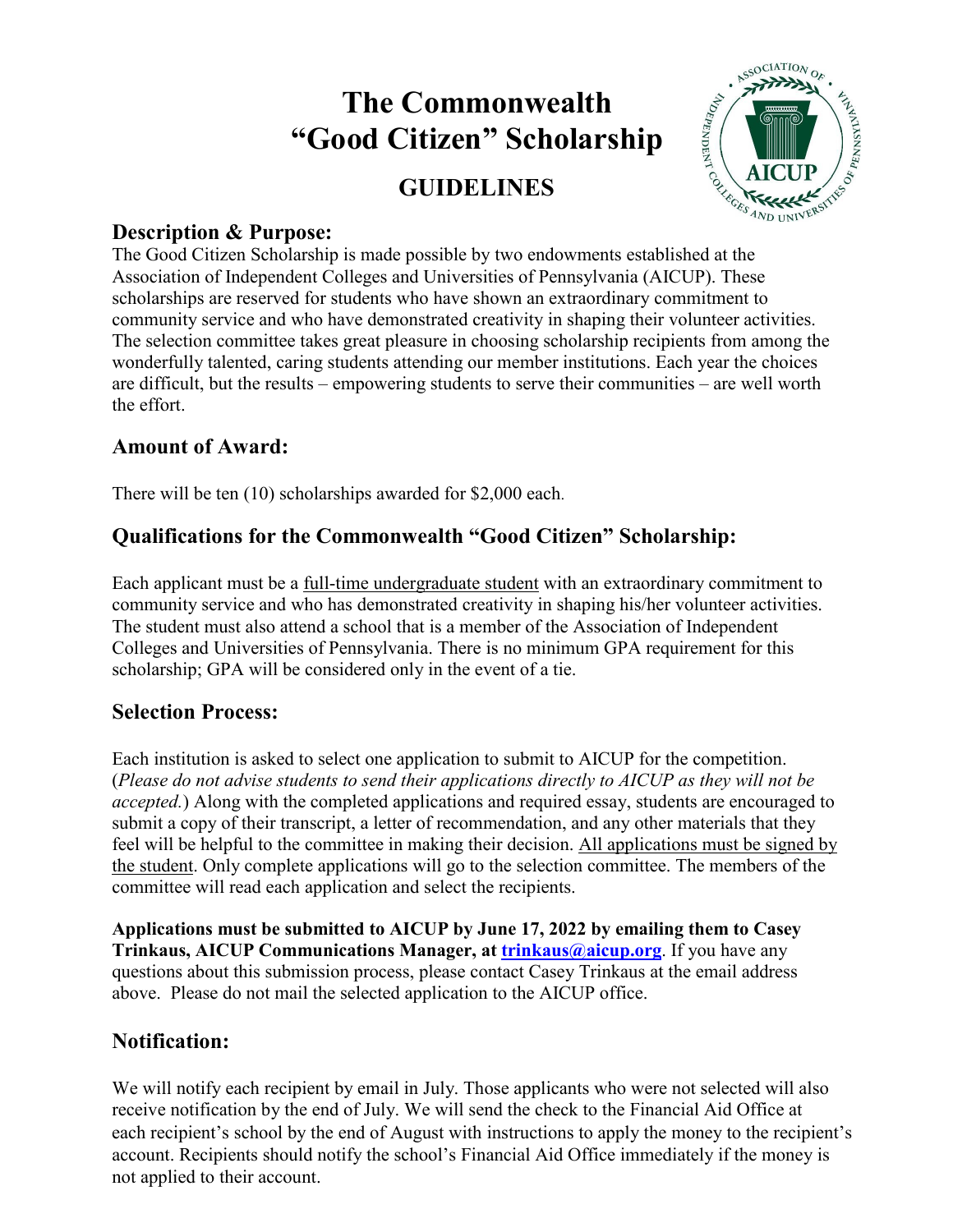# **The Commonwealth "Good Citizen" Scholarship Application**

(Please PRINT or TYPE)

Page 1 of 3 – Please complete both pages of the application and see the essay requirements on page 3.

#### **I. General Information**

Full Name:

| First                                                                                                                                                                                                                          | M.I. | Last |  |
|--------------------------------------------------------------------------------------------------------------------------------------------------------------------------------------------------------------------------------|------|------|--|
| Current Address: Universe of the Second Second Second Second Second Second Second Second Second Second Second Second Second Second Second Second Second Second Second Second Second Second Second Second Second Second Second  |      |      |  |
|                                                                                                                                                                                                                                |      |      |  |
| Permanent Address (if different):                                                                                                                                                                                              |      |      |  |
|                                                                                                                                                                                                                                |      |      |  |
| Student Phone Number: 1988 and 1988 and 1988 and 1988 and 1988 and 1988 and 1988 and 1988 and 1988 and 1988 and 1988 and 1988 and 1988 and 1988 and 1988 and 1988 and 1988 and 1988 and 1988 and 1988 and 1988 and 1988 and 19 |      |      |  |
|                                                                                                                                                                                                                                |      |      |  |
| Student Alternative Email Address (optional): __________________________________                                                                                                                                               |      |      |  |

\*Campus Email Addresses will be used to notify applicants of their application status unless another email address is provided. Email addresses will not be used for any other purpose.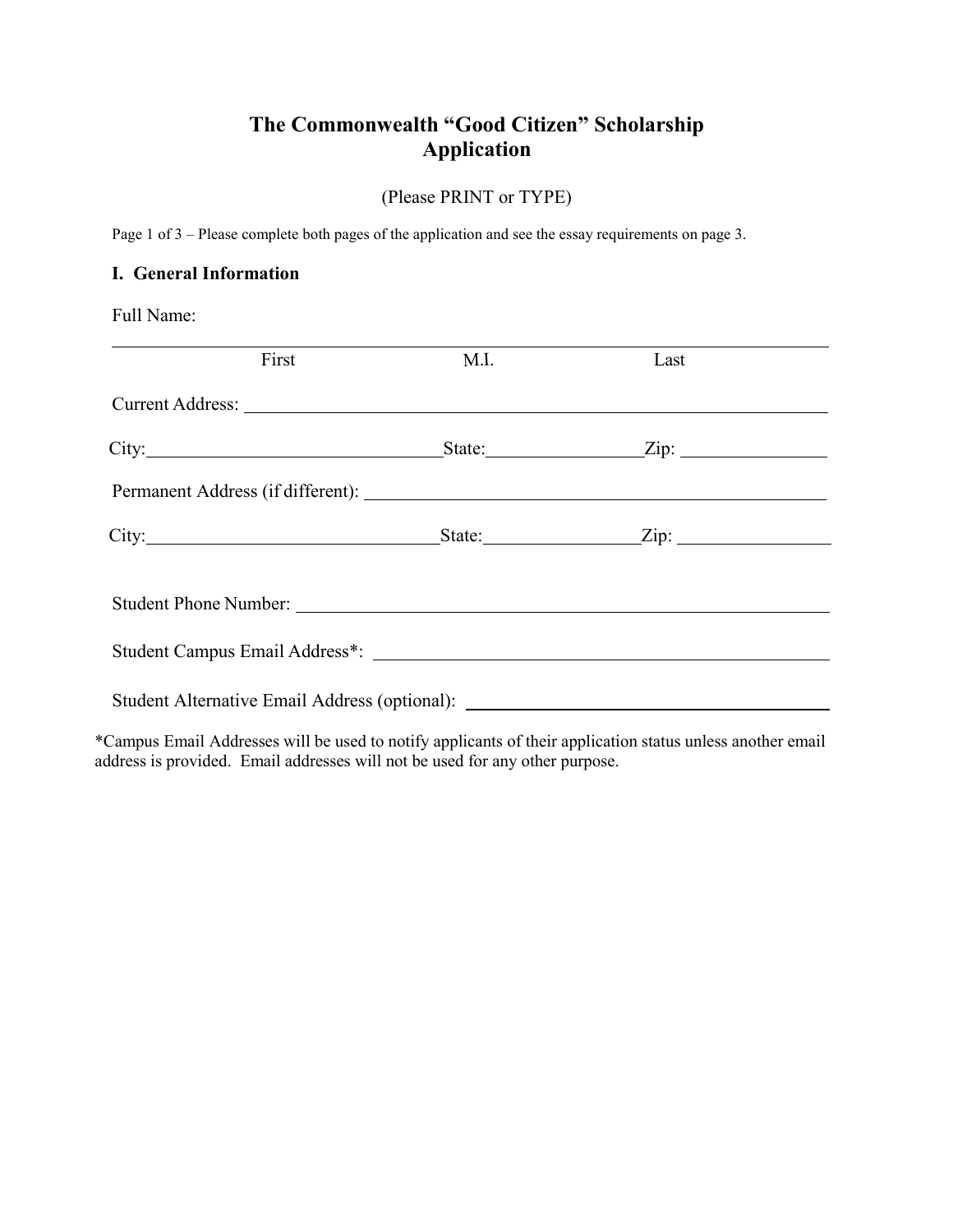#### **II. Academic Information**

| College/University Currently Attending:        |                                  |  |  |
|------------------------------------------------|----------------------------------|--|--|
| Major: Major:                                  | Minor:                           |  |  |
| Cumulative GPA: Value of Allen Cumulative GPA: | GPA in major:                    |  |  |
| Expected Date of Graduation:                   |                                  |  |  |
| Please check one: Freshman                     | Sophomore     Junior  <br>Senior |  |  |

#### **Student Release Authorization**

I certify that to the best of my knowledge this information is true, complete and accurate. I authorize the release of information to confirm and/or verify this application, and I authorize AICUP to use a quote or sentence from my essay in any AICUP publications (such as a newsletter or donor report), understanding that AICUP will try to notify me of any such use prior to its publication.

| <b>Student Signature</b> | Jate |  |
|--------------------------|------|--|
|                          |      |  |

#### **Financial Aid Authorization of Student Nomination**

Each institution is asked to select one application to submit to AICUP for the competition. Applications must be sent to AICUP from the Financial Aid Office. **Applications sent directly to AICUP from students will be refused.** The information below must be completed by the Financial Aid Officer. By completing the information below the Financial Aid Officer is nominating the above student for consideration of the Good Citizen Scholarship.

| Name of Financial Aid Officer (please print): ___________________________________ |
|-----------------------------------------------------------------------------------|
|                                                                                   |
| Email Address: No. 1996                                                           |
| Date: $\qquad \qquad$                                                             |
|                                                                                   |

**Application Deadline to AICUP is Friday June 17, 2022. (NOTE: Your college/university may have an earlier internal deadline.)**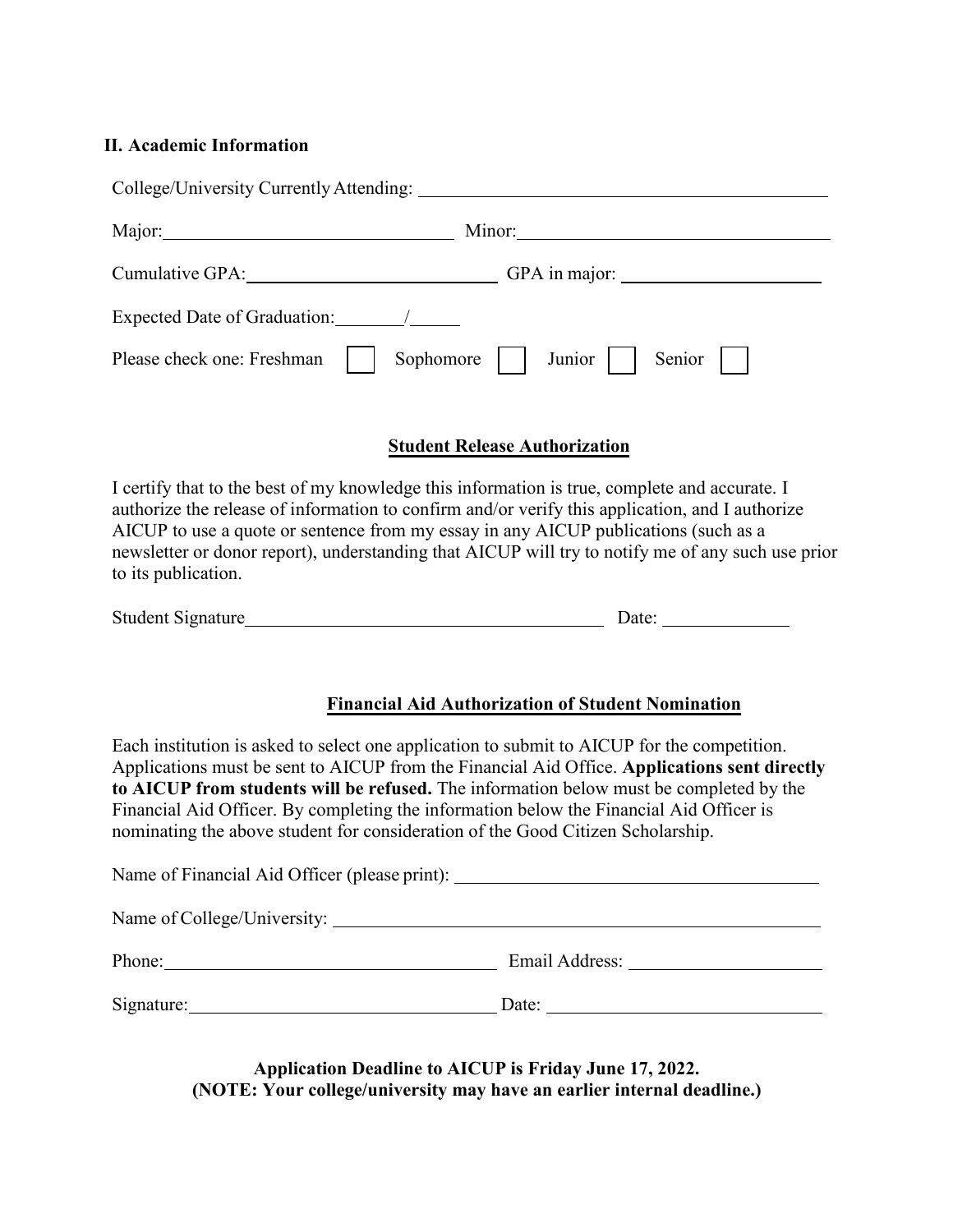#### **Essay Requirement**

Please write a brief essay describing your college experience, and focusing upon the answers to the following:

- What volunteer/extracurricular activities do you participate in, either on or off campus?
- How do your community service activities relate to your major and what leadership roles have you taken on?
- What are your career/academic goals upon graduation?
- How will you remain involved in your community upon graduation?

Please read the following guidelines to use when writing your essay. These guidelines were created so that the reading of essays can be done as efficiently as possible and failure to follow these guidelines could mean that you will not be considered for the "Good Citizen" Scholarship.

#### Limit essay to two **(2) double-spaced pages**.

You must have 1-inch margins (left, right, top & bottom). Use a font that is easily readable and the font must be set no smaller than 11.

*In addition to the application and required essay, you are encouraged to include any additional information that you feel will be helpful in choosing you as a recipient of the Commonwealth "Good Citizen" Scholarship (i.e. college transcripts, letters of recommendation, etc.)* 

#### **Completed applications should be returned to your Financial Aid Office.**

The Financial Aid Office will then select one application to submit to AICUP for the competition. If you have any questions, please feel free to email Casey Trinkaus at  $trinkaus@aicup.org.$  If you would like more information about the Association, you can visit our website [at www.aicup.org.](http://www.aicup.org/)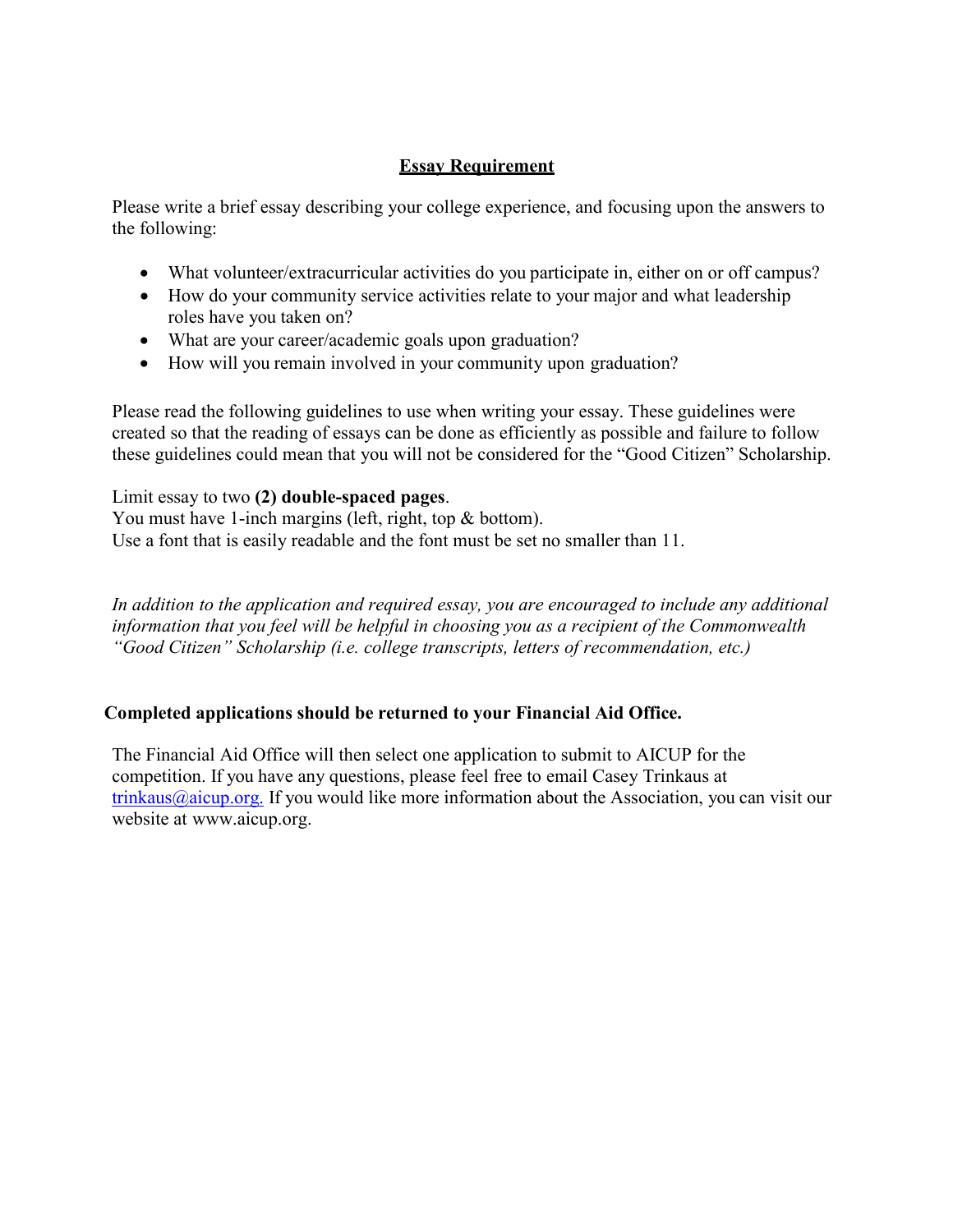#### **GOOD CITIZEN SCHOLARSHIP – FAQ**

- Q. Does the student have to be a US Citizen?
- A. No, the student does not have to be a US Citizen.
- Q. Can the student be a freshman?
- A. Yes, the student can be a freshman. The student may be an incoming freshman as well.
- Q. Can the student be a graduate or first professional student?
- A. No, the student must be an undergraduate student.
- Q. Can the student be a part-time student or registered for only half the year?
- A. No, the student must be enrolled full-time. A student who will only be registered for part of the year (e.g., one semester) is eligible as long as they will be a full-time student for that semester.
- Q. Can the scholarship be held while a student is studying abroad for a semester?
- A. Yes, as long as the student remains registered as a full-time student at the institution concerned.
- Q. When can we expect to receive the scholarship money and to whom on campus is the money sent?
- A. You can expect the money to be forwarded to your Financial Aid Office around mid-August.
- Q. Can a previous recipient of the Good Citizen Scholarship apply again?
- A. Yes, as long as the student is listed as a full-time undergraduate student. Special consideration will not be given because the applicant won a previous year.